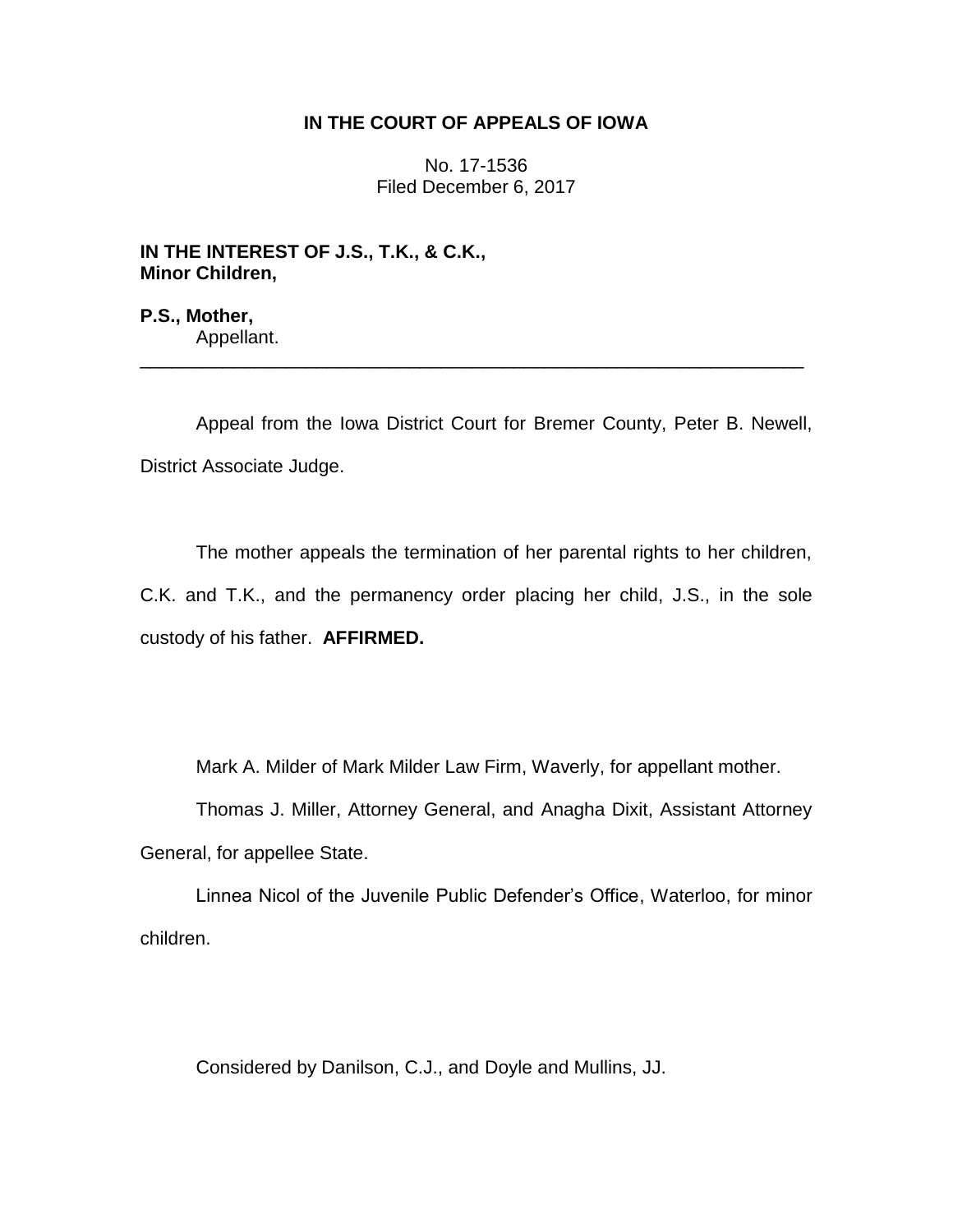## **DANILSON, Chief Judge.**

The mother appeals the termination of her parental rights to her children, C.K. and T.K.,<sup>1</sup> and the permanency order placing her child, J.S., in the sole custody of his father. $2$  The mother asserts the district court erred in giving weight to the mother's hair-stat test results in reaching its determinations. The mother also contends it is in C.K. and T.K.'s best interests to be returned to her care, or in the alternative, to be placed in a guardianship. Because we conclude there are grounds for termination of the mother's parental rights to C.K. and T.K. and for the placement of J.S. in the sole custody of his father, and the court's determinations are in the children's best interests, we affirm.

### **I. Background Facts & Proceedings.**

At the time of the combined termination and permanency hearing, J.S. was fourteen years old, C.K. was eight, and T.K. was seven. The Iowa Department of Human Services (DHS) became involved with the family in September 2015 due to concerns of methamphetamine use by the mother. This was not the first time the family had formal interactions with DHS due to methamphetamine-related concerns. $3$  The children were removed from the mother's care in December 2015. C.K. and T.K. were placed in family foster care, and J.S. was placed in the sole custody of his father. The children's

 $\overline{a}$ 

 $1^{\circ}$  C.K. and T.K.'s father's parental rights were also terminated. He does not appeal.

 $^{2}$  J.S. has a different father than C.K. and T.K.

 $3$  DHS became involved with the family in 2007, when J.S. tested positive for methamphetamine, and again in 2009, when the father of C.K. and T.K. was arrested for manufacturing methamphetamine.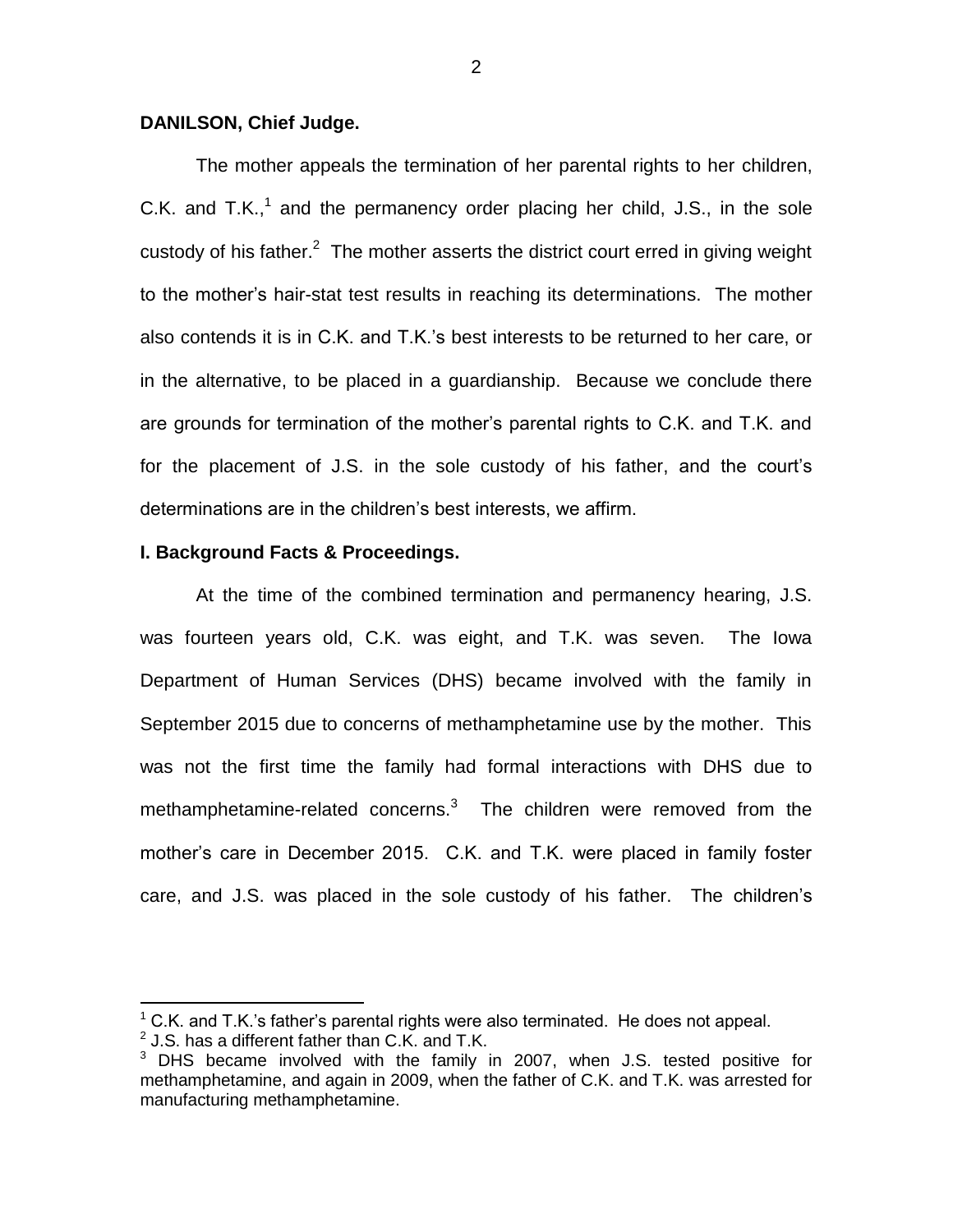removal stemmed from the mother's continued use of methamphetamine and the mother's and father to C.K. and T.K.'s continued ties to the drug culture.<sup>4</sup>

Though the mother obtained substance-abuse and mental-health treatment, consistently attended visitation with the children, and participated in DHS services throughout the pendency of this matter,<sup>5</sup> she was not able to demonstrate honesty about her use of methamphetamine or provide negative hair-stat tests. The mother tested positive for methamphetamine by hair-stat testing on August 5 and September 2, 2016, and January 18, February 22, April 9, June 22, July 3, and August 23, 2017. The last positive hair-stat test was on the second day of the termination and permanency hearing—the district court left the record open for admission of the test results. The mother contended her last use was September 2016; however, a DHS caseworker testified hair-stat testing can only provide positive results if a person has used within the last ninety days.

When asked at the termination and permanency hearing, the DHS caseworker explained the meaning of the string of hair-stat test results showing methamphetamine in the mother's system:

It meant that from each one of those dates there was a use and what they tell us, train us, what they say, is that for it to show up in a hair-stat there had to be three uses in that 90-day time period. We're not going to catch one use, so what that would tell me is that well, we have consistently had use from January through June.

 $\overline{a}$ 

 $4$  At one point during the pendency of this matter there was concern for C.K. and T.K.'s safety due to their father's involvement and self-admitted prominent position in the drug culture, requiring C.K. and T.K. to be placed in a sequestered foster home.

<sup>&</sup>lt;sup>5</sup> The mother also obtained employment about three months prior to the termination and permanency hearing. The mother had not been employed for approximately two years. She was terminated from her last job as a nurse in 2015 after she was charged with crimes related to taking medication from the care center.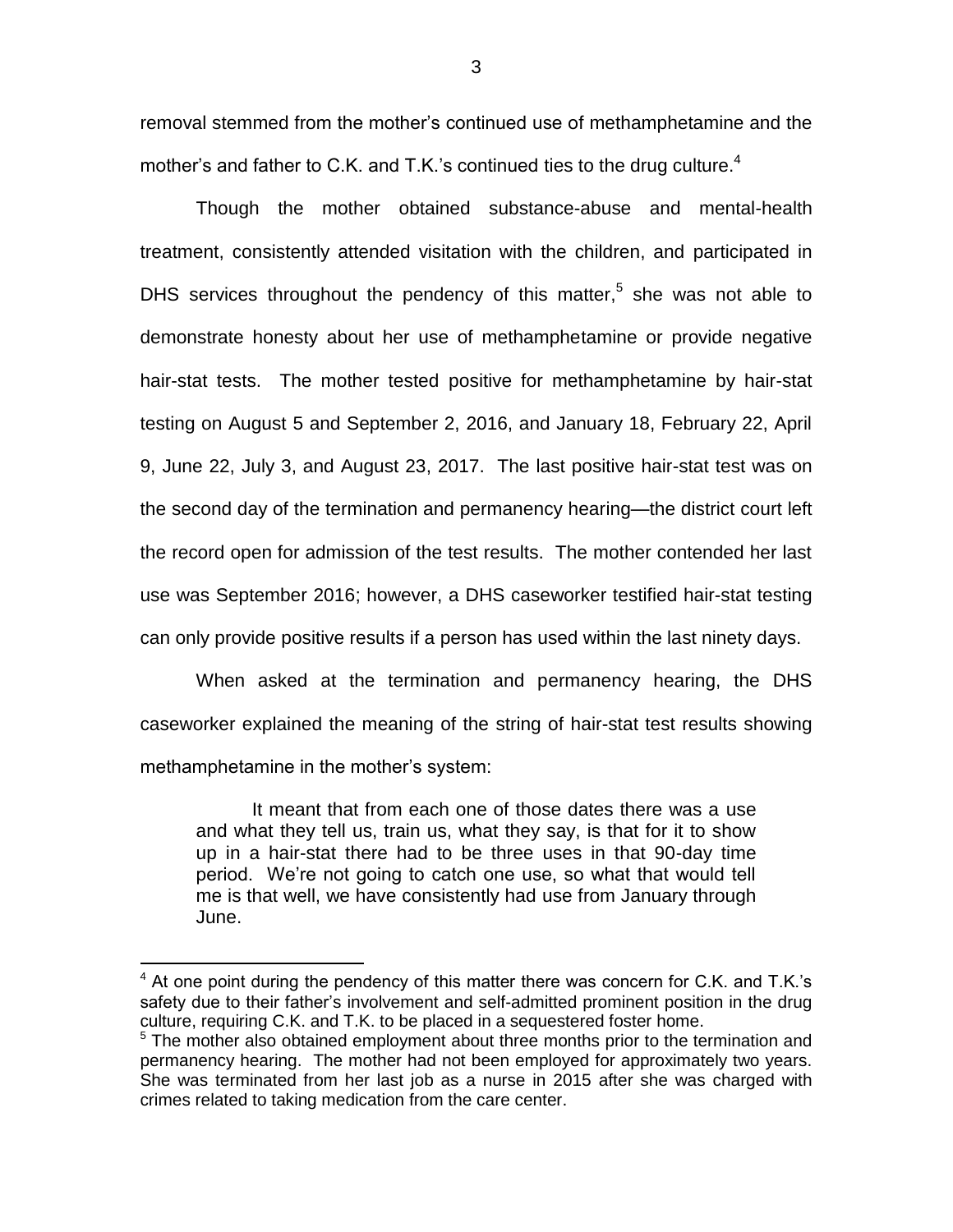The mother argued the hair-stat tests could be coming back positive due to exposure from her environment rather than actual methamphetamine use. The mother pointed out that her urinalysis tests through her substance-abuse treatment at Pathways and those submitted as a part of the mother's probation were negative for illegal substances. The mother submitted twenty-nine urinalysis tests through Pathways and three as a condition of her probation—all negative for illegal substances. However, the DHS caseworker testified the urinalysis tests were submitted in correlation with her scheduled Pathways appointments and two out of three of the tests submitted as part of the mother's probation were scheduled, meaning "of the [thirty-one] tests I talked about that were conducted by Pathways or Corrections, one of those tests w[as] done where [the mother] couldn't have anticipated the probability of testing." The DHS caseworker further testified the window for picking up methamphetamine in a person's system by way of urinalysis is typically only forty-eight hours. The DHS caseworker also testified Pathways does not typically send urinalysis tests to a laboratory for further testing. The mother's Pathways treatment coordinator testified all the urinalysis tests taken through Pathways are observed but admitted "there's probably always a way" to substitute urine even while being observed. Ultimately, the district court determined:

[T]he hair-stat testing is credible evidence of ongoing methamphetamine usage. The mother's ability to avoid the detection of her methamphetamine usage while providing urine samples is evidence of duplicity and not abstinence. The urine tests that the mother took did not occur randomly. She submitted urine samples when she was scheduled to have appointments with her substance abuse counselor. These tests were not forwarded to a laboratory for further testing.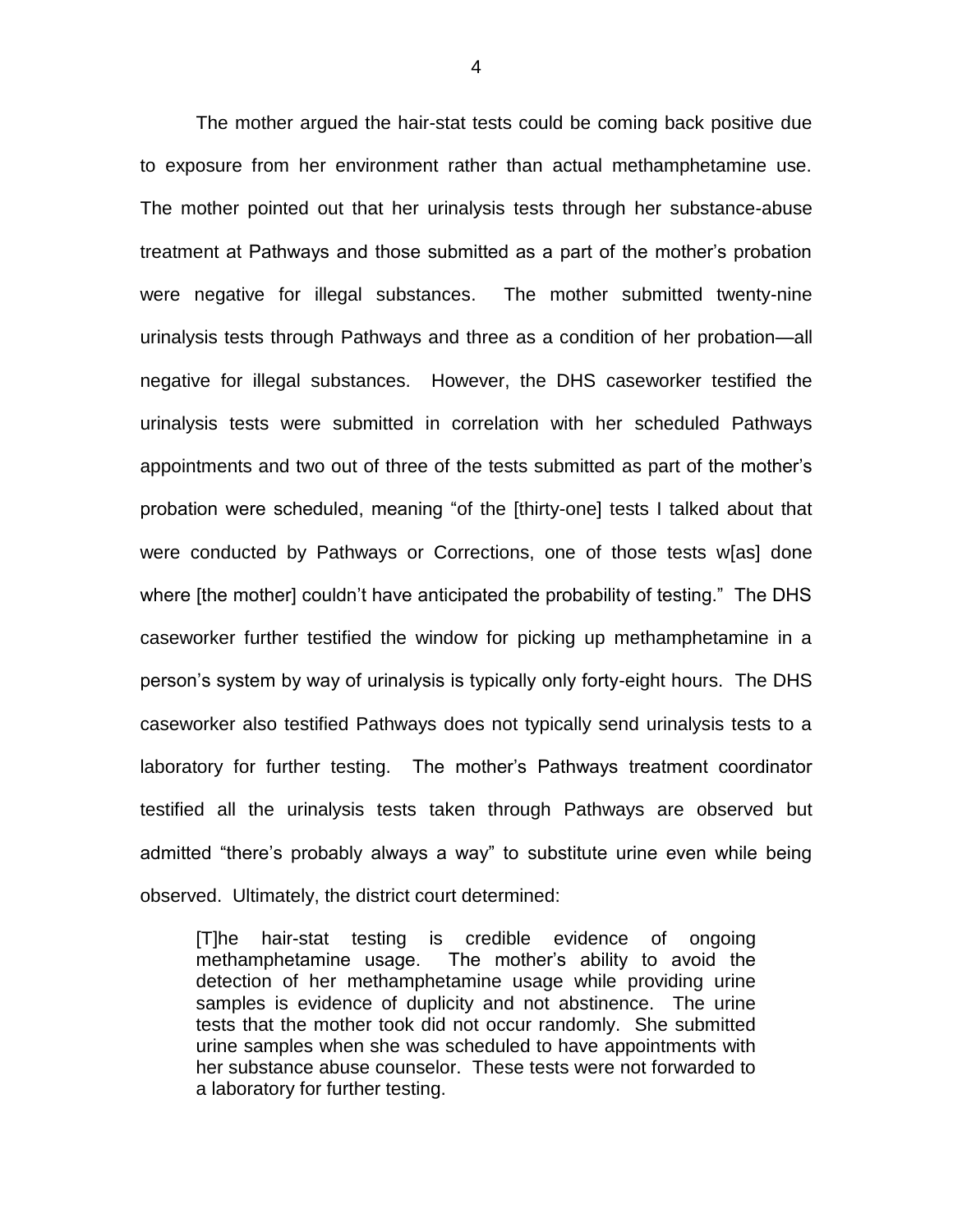After a combined termination and permanency hearing held July 21 and August 23, 2017, the court terminated the mother's parental rights to C.K. and T.K. pursuant to Iowa Code section 232.116(1)(f) and (*l*) (2017). The court also ordered the sole custody of J.S. to be transferred to his father pursuant to section 232.104(2)(d)(2). The mother appeals.

#### **II. Standard of Review.**

We review termination-of-parental rights and child-in-need-of-assistance (CINA) proceedings de novo. *In re A.M.*, 843 N.W.2d 100, 110 (Iowa 2014) (termination); *In re J.S.*, 846 N.W.2d 36, 40 (Iowa 2014) (CINA). "We are not bound by the juvenile court's findings of fact, but we do give them weight, especially in assessing the credibility of witnesses." *A.M.*, 843 N.W.2d at 110. In both cases, the best interests of the children is our primary concern. *See In re J.E.*, 723 N.W.2d 793, 798 (Iowa 2006); *J.S.*, 846 N.W.2d at 40.

#### **III. Analysis.**

*1) Hair-Stat Testing.* The mother first contends the court erred in giving weight to the hair-stat tests showing positive results for methamphetamine in determining termination of the mother's rights to C.K. and T.K. and confirmation of J.S. as a CINA was necessary. The mother asserts hair-stat testing is of questionable reliability and should not have been relied upon by the court. The mother argues the court should have given more weight to the negative urinalysis tests completed through her substance-abuse treatment instead. However, the mother cites no Iowa authority supporting the argument hair-stat testing is unreliable and should not be utilized by courts. We therefore will not address this issue. *See* Iowa R. App. P. 6.903(2)(g)(3).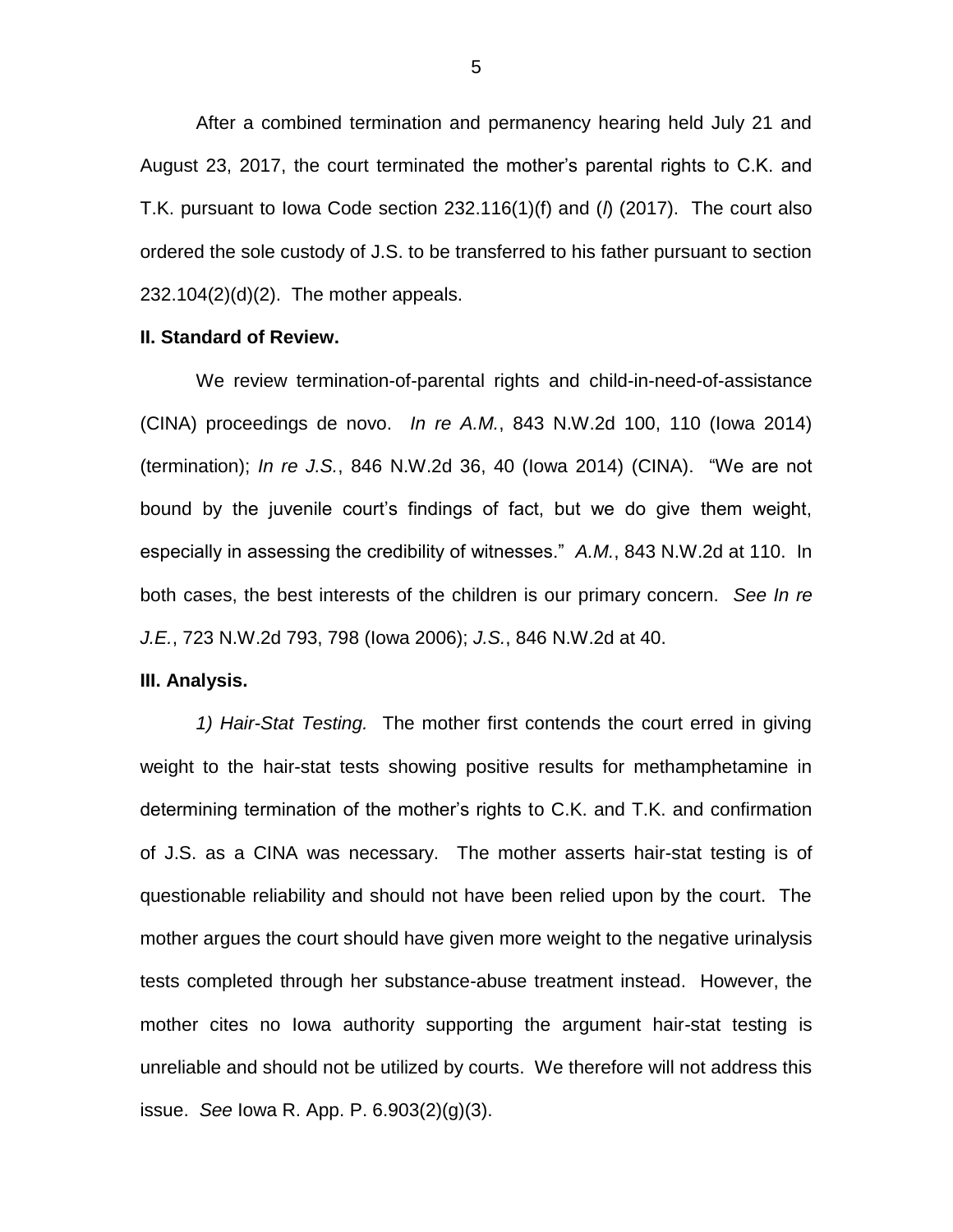*2) Grounds for Termination—C.K. & T.K.* The mother also challenges the court's finding grounds for termination of her parental rights to C.K. and T.K. Section 232.116(1)(f) provides the court may order the termination of parental rights where the child is four years of age or older; has been adjudicated a CINA; has been out of the parent's care for at least twelve months of the last eighteen months, or for the last twelve consecutive months; and it is established by clear and convincing evidence the child cannot be safely returned to the parent's custody at present. C.K. and T.K. were both over the age of four at the time of the termination hearing and had been adjudicated CINA and out of the mother's care for nearly two years.

The mother argues the State has failed to show the children could not be returned to her care safely because the only factor supporting the children's continued removal was the string of positive hair-stat tests. The mother cites to *In re M.S.*, 889 N.W.2d 675, 682 (Iowa Ct. App. 2016), and asserts the State failed to show a nexus between the mother's alleged methamphetamine use and safety concerns for the children. In *M.S.*, this court found no adjudicatory harm supporting termination of a father's parental rights where the father provided illegal substance tests positive for THC during the pendency of the CINA proceeding because there were no additional safety concerns. 889 N.W.2d at 682-83. We also note our supreme court has stated, "[W]e do not believe general statements about methamphetamine addiction are enough by themselves to prove that a child is imminently likely to suffer physical harm under section 232.2(6)(b)." *J.S.*, 846 N.W.2d at 42. However, despite the mother's effort and participation in DHS services, the record in this case establishes that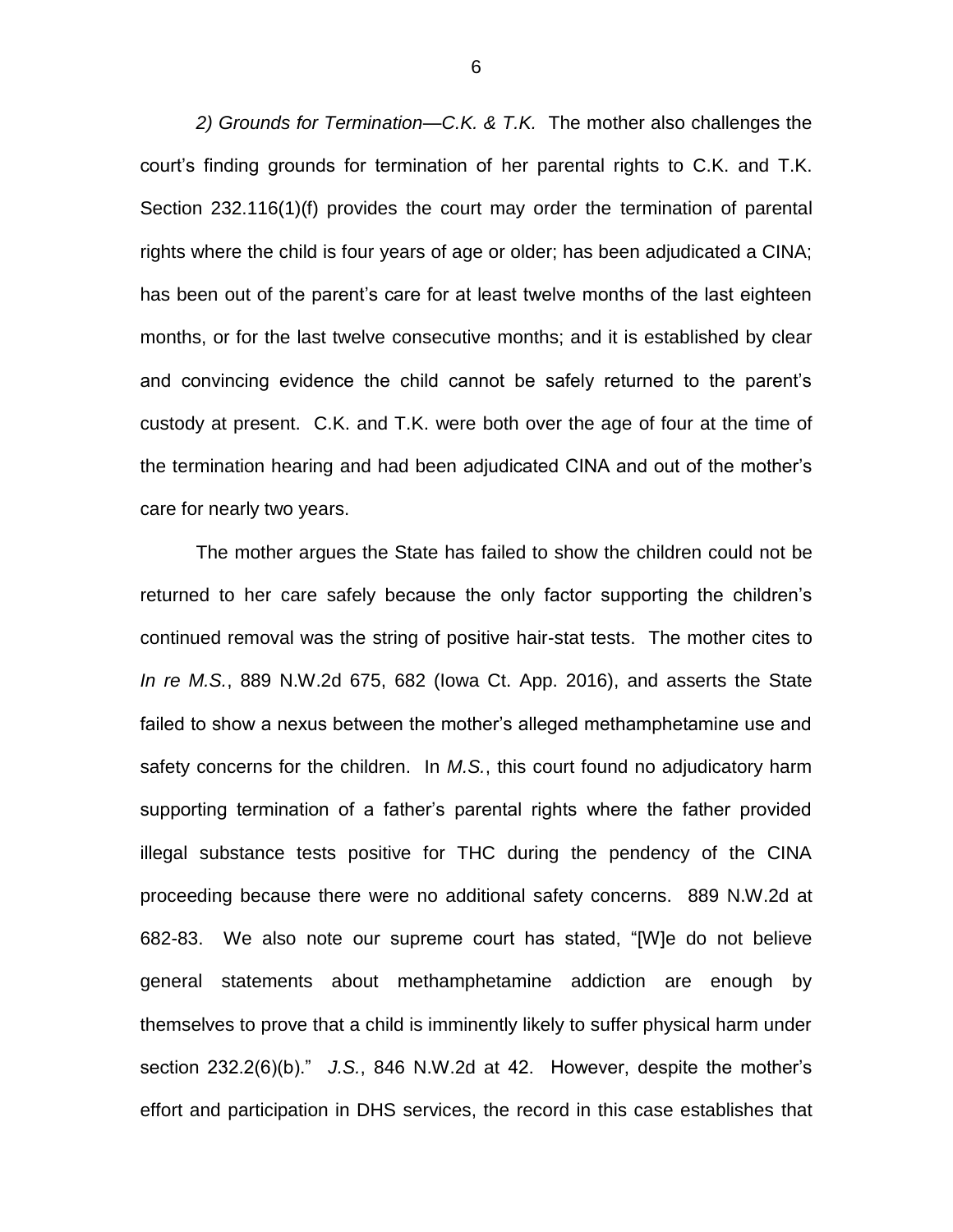due to the mother's long-standing methamphetamine addiction there exists potential harm to the children if returned to her care.

This is not the first time the family has been brought to the attention of DHS due to the mother's substance-abuse issues. The mother testified she has been addicted to methamphetamine since 2006, and DHS was involved with the family as early as 2007 due to J.S. testing positive for methamphetamine. The mother has shown an inability to maintain sobriety. The mother provided a number of hair-stat tests positive for methamphetamine—the last on the very same day as the second day of the termination and permanency hearing. Despite the continued indication of use via hair-stat testing, the mother denied using methamphetamine since September 2016. This indicates the mother's inability to be honest about her use. A behavior-health-intervention specialist who worked with the mother and the children testified dishonesty is a bar to recovery in that it is usually a sign of relapse or a sign relapse will likely occur. Throughout the pendency of these proceedings, the mother's substance-abuse issues resulted in criminal charges and caused the mother to be unemployed. The mother only obtained employment again a few months prior to the termination and permanency hearing. Although the mother has exhibited effort to meet the requirements imposed by DHS, her inability to be fully honest about her use of methamphetamine and to achieve sobriety cause significant instability that makes it impossible for her to safely parent the children. There is clear and convincing evidence C.K. and T.K. could not be safely returned to the mother's care at the time of the termination hearing. We agree with the district court that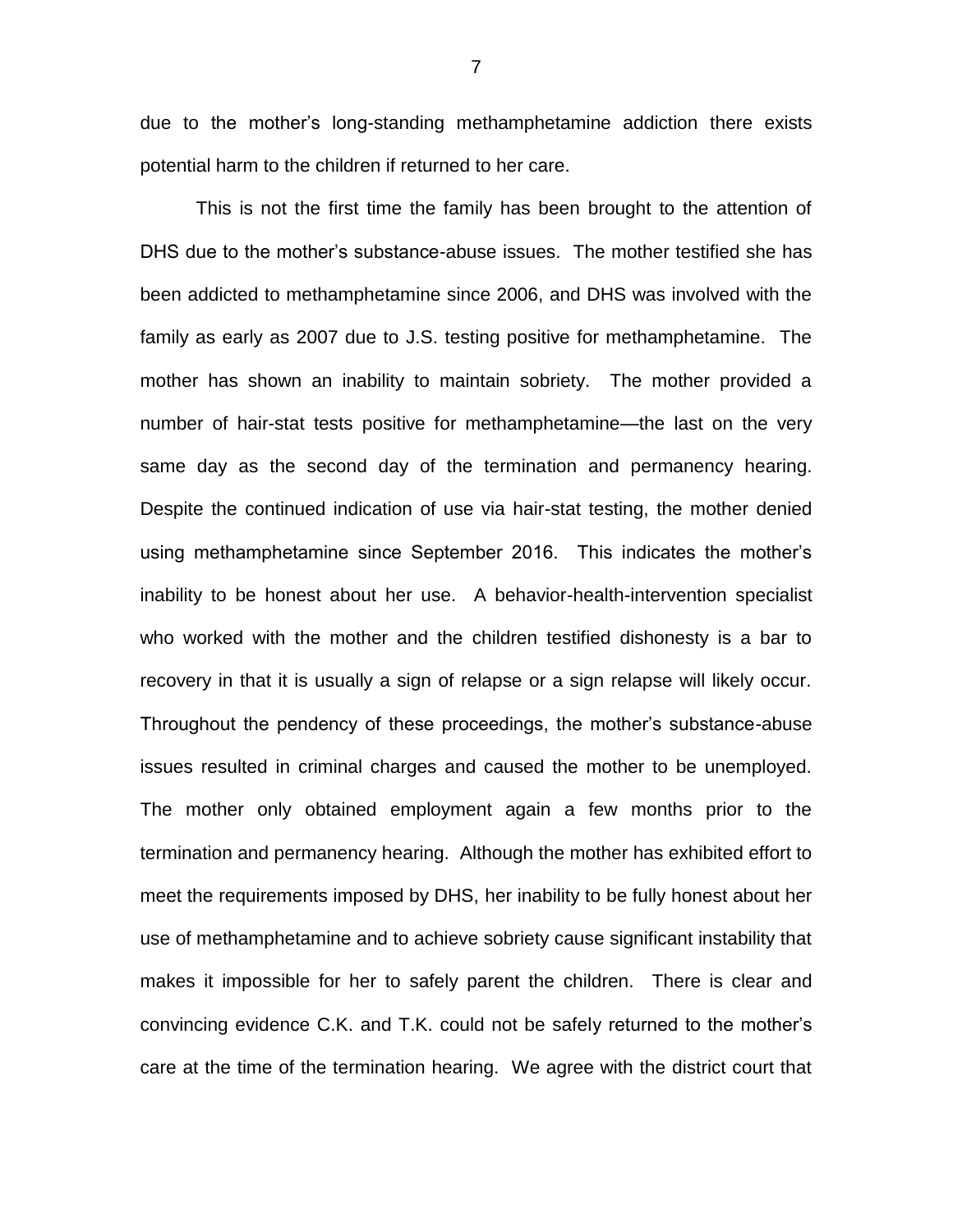there are grounds supporting the termination of the mother's parental rights to C.K. and T.K. under section  $232.116(1)(f)^6$ .

*3) Best Interests.* The mother maintains it is in C.K. and T.K.'s best interests to be returned to her care. In determining whether termination is in the children's best interests, we "give primary consideration to the child[ren]'s safety, to the best placement for furthering the long-term nurturing and growth of the child[ren], and to the physical, mental, and emotional condition and needs of the child[ren]." Iowa Code § 232.116(2).

C.K. and T.K. have been in a state of instability for nearly two years while waiting for the mother to maintain sobriety and exhibit she can safely parent the children. They deserve permanency. "It is well-settled law that we cannot deprive a child of permanency after the State has proved a ground for termination under section 232.116(1) by hoping someday a parent will learn to be a parent and provide a stable home for the child." *A.M.*, 843 N.W.2d at 112 (citation omitted). C.K. and T.K. are placed in family foster care with their aunt and uncle who provide a safe and nurturing environment for the children and who are willing to adopt them. Their best interests are served by terminating the mother's parental rights.

Alternatively, the mother maintains it is in C.K. and T.K.'s best interests for a guardianship to be created rather than terminate the mother's parental rights. The mother cites to *In re B.T.*, 894 N.W.2d 29, 34 (Iowa Ct. App. 2017), in

 $\overline{a}$ 

 $6$  We need only find termination appropriate under one of the sections asserted to affirm. *In re J.B.L.*, 844 N.W.2d 703, 704 (Iowa Ct. App. 2014).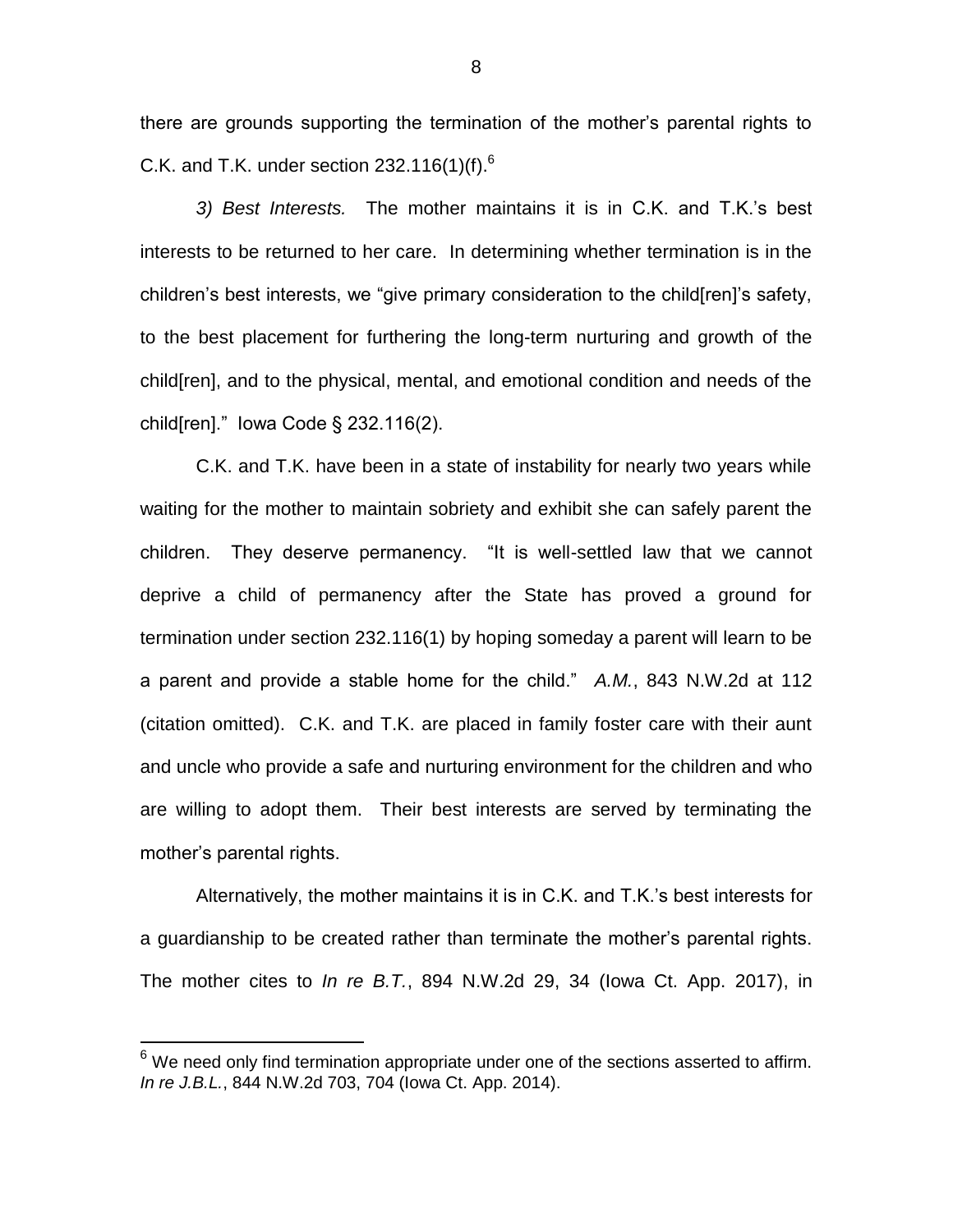support of this contention. In *B.T.*, this court determined placing the child in a guardianship with the grandmother was appropriate, stating, "This is not a case where the child's future placement will remain in limbo if the mother's parental rights are not terminated." 894 N.W.2d at 34. There, we noted the mother had "had successful years of sobriety" and the grandmother had always protected the child. *Id.* The same is not true here.

In any event, by requiring under section 232.104(4)(a) that the court find termination would not be in the children's best interests prior to entering a guardianship, "[t]he legislature has categorically determined 'the needs of a child are promoted by termination of parental rights' if the grounds for termination of parental rights exist." *In re L.M.F.*, 490 N.W.2d 66, 68 (Iowa Ct. App. 1992) (quoting *In re M.W.*, 458 N.W.2d 847, 850 (Iowa 1990)). In this case, placing C.K. and T.K. in a guardianship would not provide permanency. A guardianship requires annual review by the court<sup>7</sup> and would provide the mother repeated opportunities to contest the court's determination the children should not be placed in her custody. This would leave the children in limbo—perhaps hoping they will be returned to their mother's care or hoping they will not—and is not in C.K. and T.K.'s best interests. Termination of the mother's parental rights and adoption of the children by their aunt and uncle will provide protection for the children and allow the children the sense of stability they deserve.

*4) Permanency Order—J.S.* The mother also challenges the court's order placing J.S. in the sole custody of his father pursuant to Iowa Code section

 $\overline{a}$ 

<sup>7</sup> *See* Iowa Code § 232.104(8)(a).